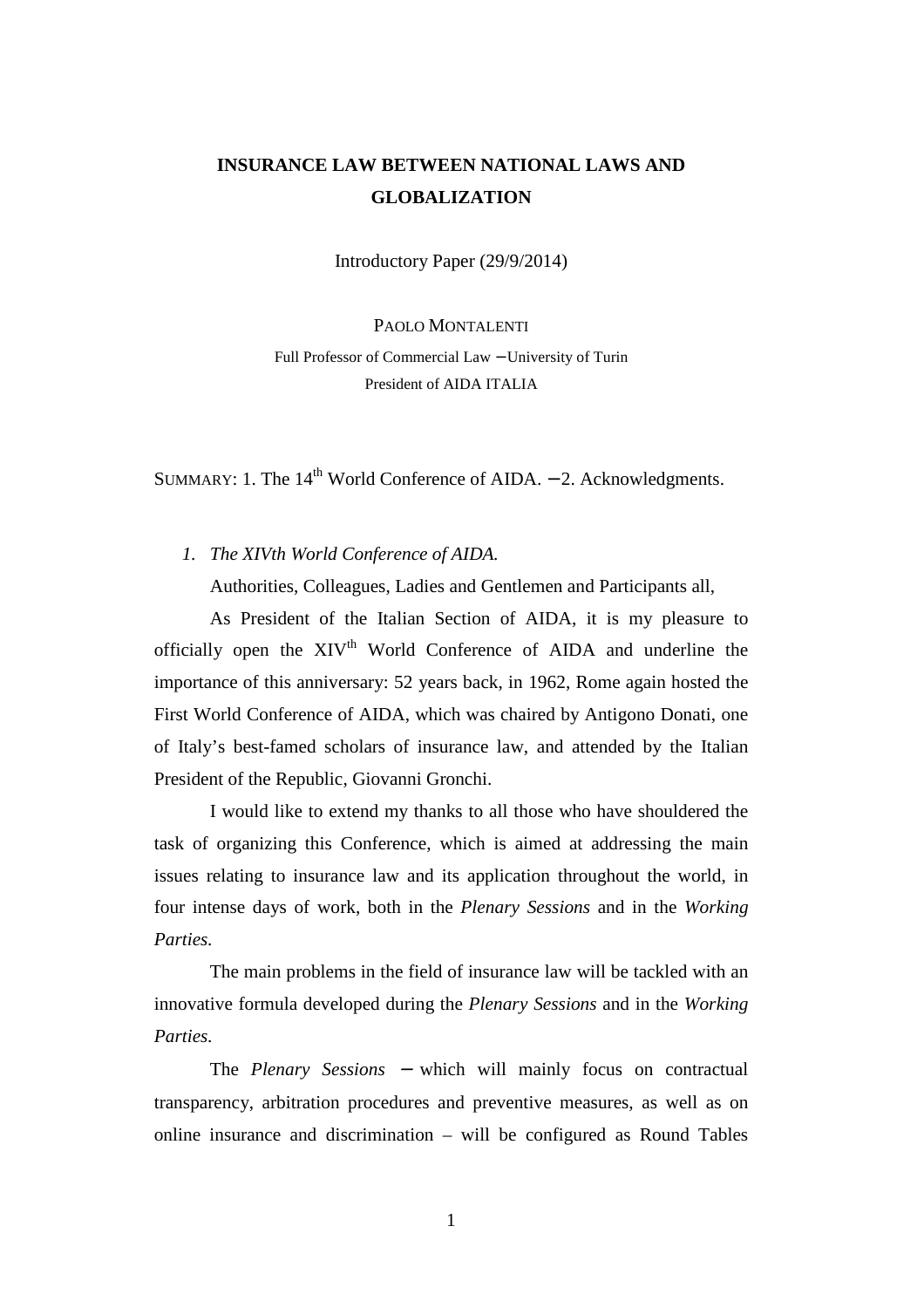coordinated by the introductory paper of the session's Chairperson, which will be based on the analysis of the answers given in homogeneous questionnaires filled out by the National Sections. The aim of the report is to provide conference participants with a synthetic but detailed overview of national legislations, highlighting the differences and similarities between single or groups of national legislations through a comparative approach.

The *Working Parties* – which will focus on issues relative to subrogation, consumer protection, reassurance, maritime insurance and vehicle/car insurance – will give participants an in-depth take into specialist issues.

## *2. Acknowledgements.*

I would like to make a number of acknowledgements that I feel to be dutiful.

First and foremost to the Presidency of the Republic, which has awarded its high patronage to our AIDA Conference, a recognition that both honours us and stimulates us to not disappoint the expectations placed on our Association and on this conference in particular.

A special thanks must also be addressed to the Assicurazioni Generali Foundation which, by making a significant contribution already in the earliest phases of the conference organization over two years ago, helped us along an undoubtedly cumbersome organizational path.

A special thanks should also be directed to the European University of Rome which, in addition to making a generous contribution, has made available its facilities for our Congress and also provided us with valuable organizational assets – in terms of secretarial staff and services – which proved to be essential for the success of the Conference.

A heart-felt thanks should also go to all the sponsors and especially our "*platinum*" *sponsors,* Reale Mutua Assicurazioni and UnipolSai, both of which are long-dated supporters of our Association, and Reale Mutua ever since the end of WW2. These are immediately followed by our *gold sponsors* <sup>−</sup> Consap -